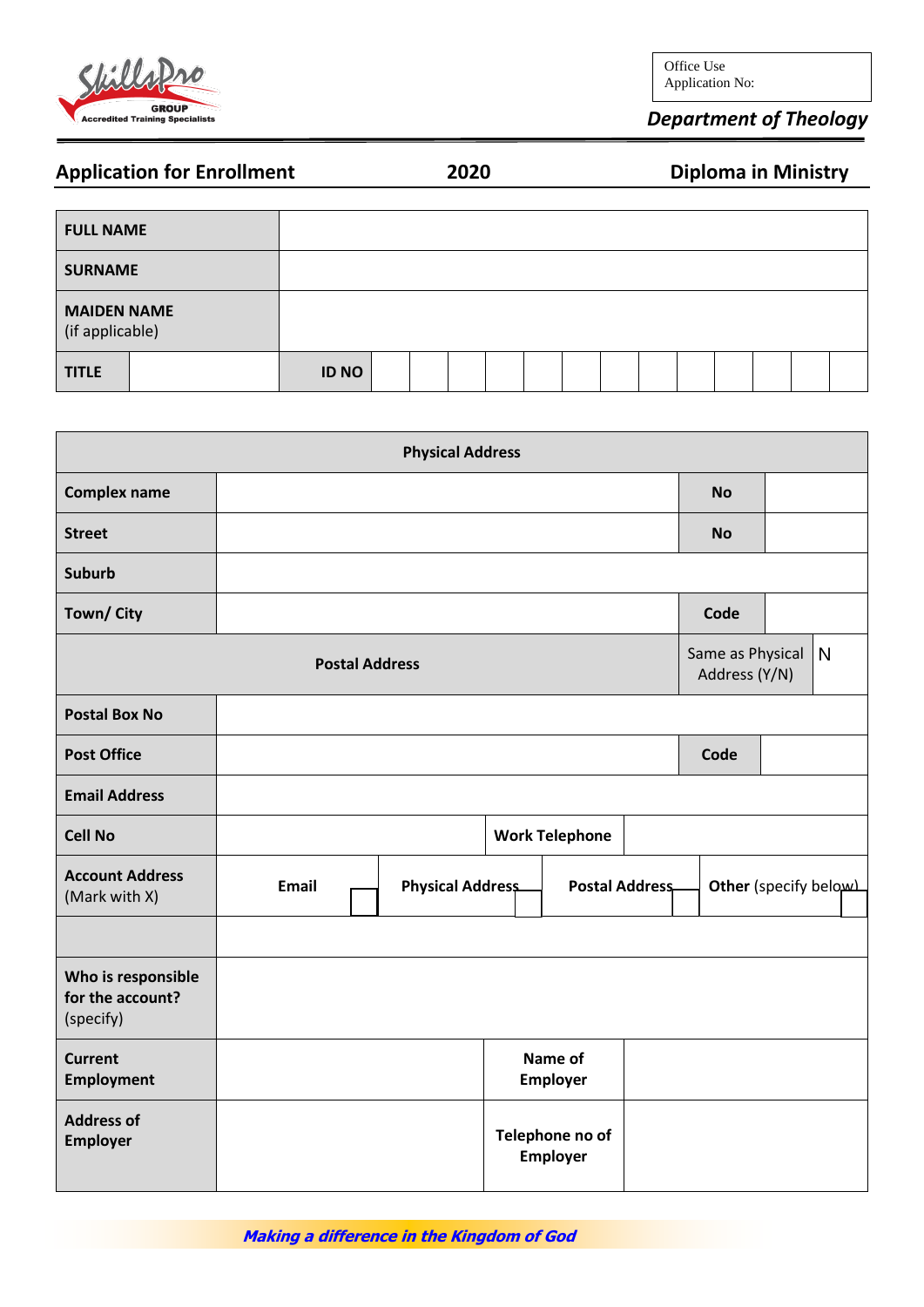|                               | <b>Demographic Detail</b> |                         |                           |                      |  |  |  |  |  |
|-------------------------------|---------------------------|-------------------------|---------------------------|----------------------|--|--|--|--|--|
| Gender                        |                           | <b>Marital status</b>   |                           | <b>Home Language</b> |  |  |  |  |  |
| <b>Religious Denomination</b> |                           |                         |                           | Population           |  |  |  |  |  |
| <b>Home Congregation</b>      |                           |                         |                           | Group                |  |  |  |  |  |
| Do you have a Disability      |                           | <b>Yes</b><br><b>No</b> | <b>Type of Disability</b> |                      |  |  |  |  |  |
| <b>Severity of disability</b> |                           |                         |                           |                      |  |  |  |  |  |

|                         | <b>Emergency Contact Details</b> |                                 |  |  |  |  |  |
|-------------------------|----------------------------------|---------------------------------|--|--|--|--|--|
| <b>Name and Surname</b> |                                  |                                 |  |  |  |  |  |
| <b>Address</b>          |                                  | Town /<br><b>City</b>           |  |  |  |  |  |
| <b>Cell Phone</b>       |                                  | <b>Alternative</b><br><b>No</b> |  |  |  |  |  |
| Relationship            |                                  | Email                           |  |  |  |  |  |

| <b>Record of Prior Learning</b>              |                                         |                      |  |  |  |  |  |
|----------------------------------------------|-----------------------------------------|----------------------|--|--|--|--|--|
| <b>School Attended</b>                       | <b>Highest Grade/ Standard Achieved</b> | <b>Year Achieved</b> |  |  |  |  |  |
|                                              |                                         |                      |  |  |  |  |  |
| <b>Post School Learning</b>                  |                                         |                      |  |  |  |  |  |
| <b>Institution Name (University/College)</b> | <b>Qualification completed</b>          | <b>Year achieved</b> |  |  |  |  |  |
|                                              |                                         |                      |  |  |  |  |  |
|                                              |                                         |                      |  |  |  |  |  |
|                                              |                                         |                      |  |  |  |  |  |
|                                              |                                         |                      |  |  |  |  |  |

**Please note that one of the following qualifications is a minimum requirement for enrollment:** 

- National Senior Certificate granting access to diploma studies (Matric); or
- Senior Certificate without endorsement; or
- National Certificate Vocational (NCV); or
- Higher Certificate at NQF Level 5; or
- Advanced Certificate at NQF Level 6.

**I declare that certified copies of all qualifications mentioned above are attached to this application. I further give permission that these qualifications could be verified before my application for enrollment will be accepted.**

**\_\_\_\_\_\_\_\_\_\_\_\_\_\_\_\_\_\_\_\_\_\_\_\_\_\_\_\_\_\_\_\_ \_\_\_\_\_\_\_\_\_\_\_\_\_\_\_\_\_\_\_\_\_\_\_**

**Signature of Applicant Date**